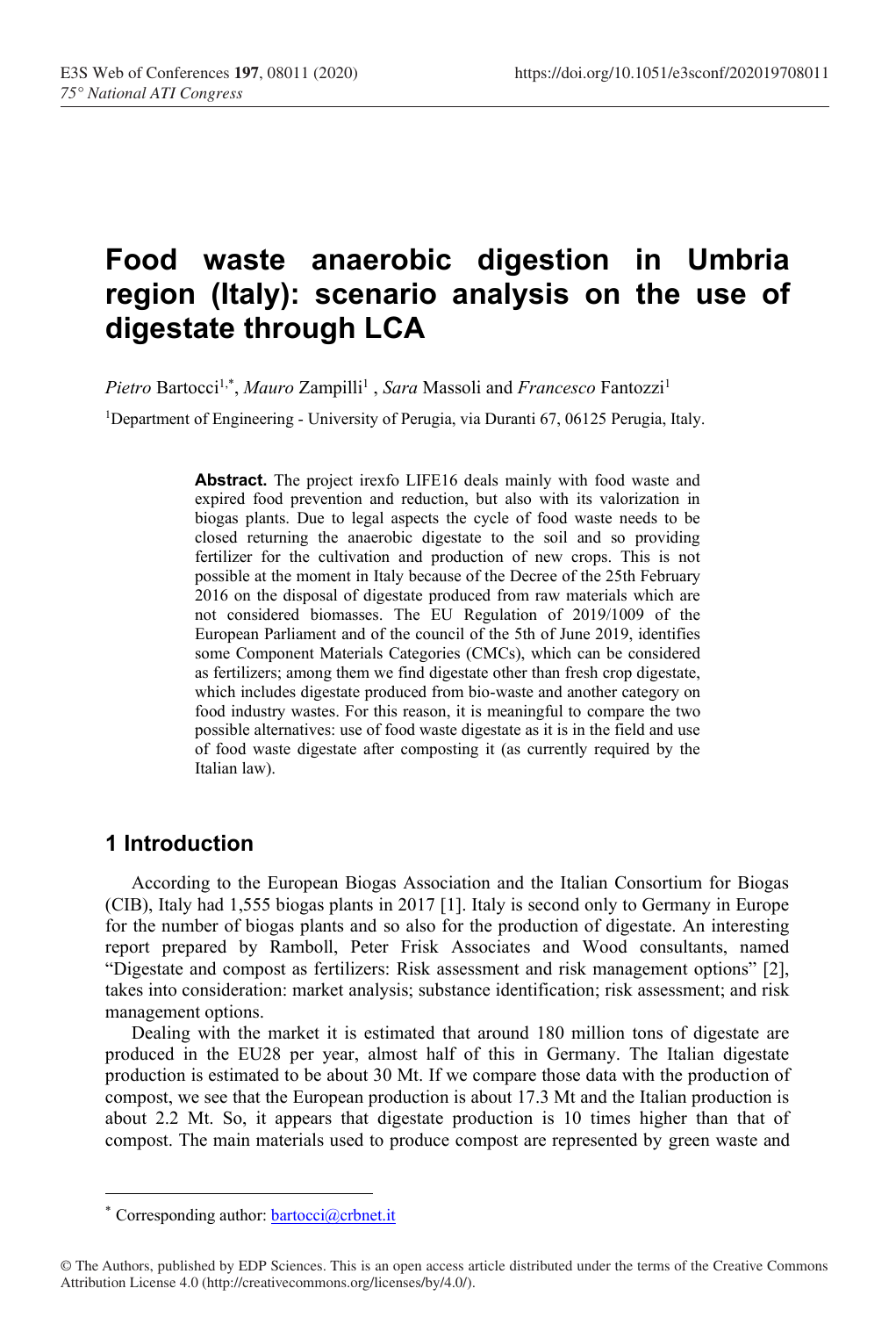separated organic fraction of municipal waste, a smaller part of the produced compost is obtained also from sewage sludge.

According to the analysis presented in the report, 7 polluting substances have been identified, such as:

- Heavy metals (Cd, Ni, Pb, Cu, Zn, Hg);

- 17α-ethinylestradiol;

- Polychlorinated Biphenyl (PCBs, in particular PCB28);

- Dioxins and furans (2,3,7,8-Tetrachlorodibenzo-p-dioxin -TCDD-, polychlorinated dibenzofurans -PCDF-);

- Nonylphenol;

- Per- and polyfluoroalkyl substances (PFAs, among which Perfluorooctanoic acid - PFOA- and Perfluorooctane sulfonate -PFOS-);

- Cadmium and Polycyclic aromatic hydrocarbons (PAH16), with lower priority.

The risk assessment regards also food waste, which is a category of waste which can be digested anaerobically and give so a digestate which can be used for agricultural purposes. While most concerns are focused on sewage sludge application on soil, food waste digestate should not have a relevant impact. The information provided in [2] is confirmed also by a JRC report on "End-of-waste criteria for biodegradable waste subjected to biological treatment (compost & digestate): Technical proposals" [3].

For what has been above said it is interesting to evaluate the impact of the agronomic use of digestate. The objective of this work is to use the data collected during the irexfo LIFE16 project on food waste prevention and valorization, to perform a LCA study on the impact of food waste digestate agronomic use. In fact, this is not possible at the moment in Italy, because of the Decree of the 25th February 2016 [4] on the disposal of digestate produced from raw materials, which are not considered biomasses. In the EU Regulation of 2019/1009 [5] of the European Parliament and of the council of the 5th of June 2019, some Component Materials Categories (CMCs) are identified, which can be considered as fertilizers; among them "digestate other than fresh crop digestate" includes digestate produced from bio-waste for example; another category takes into consideration food industry wastes. This work is inserted so also in the framework of the end of waste discussion.

The paper is organized in the following way: after presenting the materials and methods section, in which all the assumptions relative to the LCA study are reported; the results will be proposed, in which the flows of heavy metals will be illustrated and the final results of the impacts in different categories will be presented; in the discussion section the results will be compered with current literature and further developments with be also identified.

### **2 Materials and methods**

#### **2.1 Digestate characterization**

To understand the impact of digestate (see figure 1) disposal a key aspect is its composition, especially in terms of polluting substances.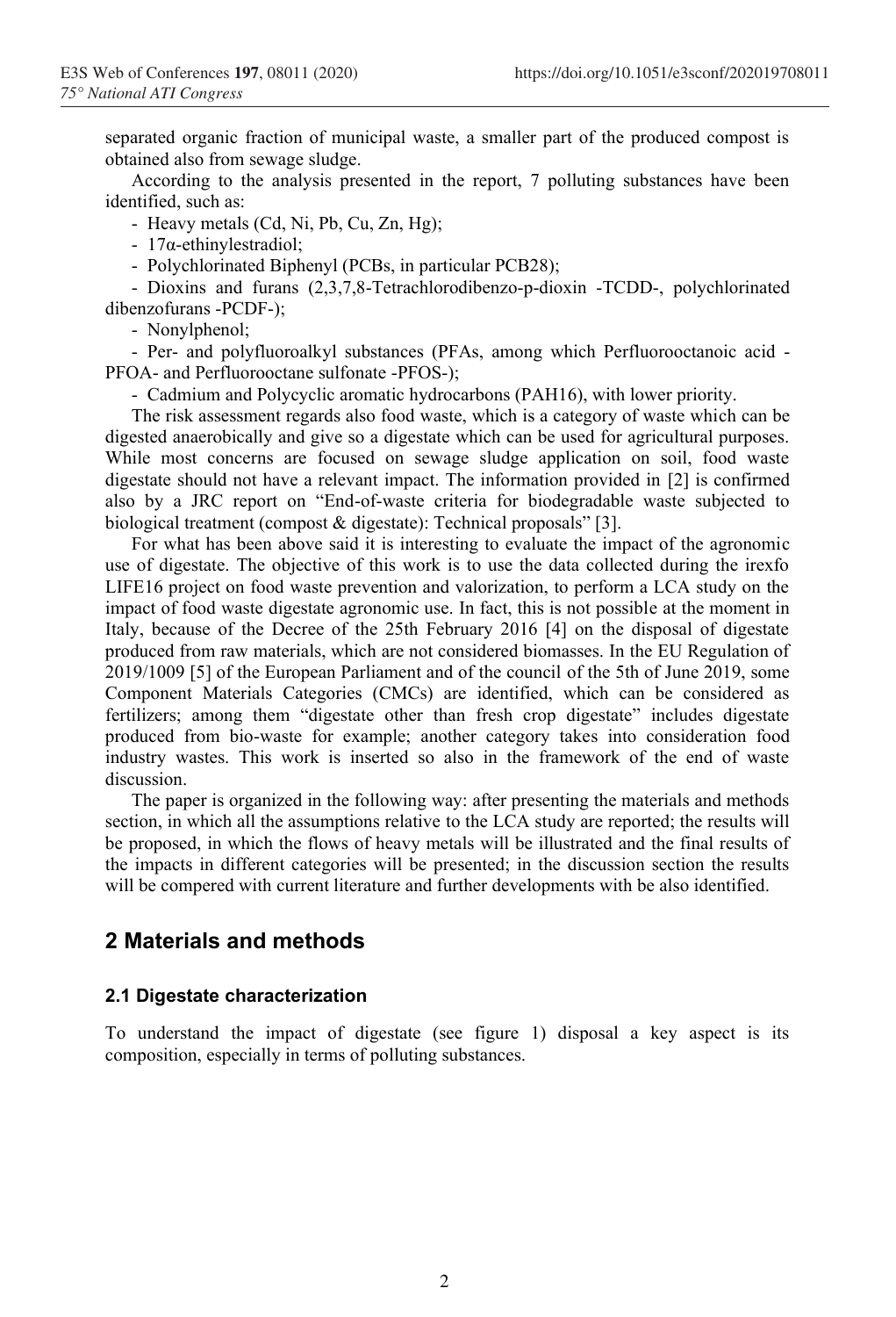

**Fig. 1.** Digestate from a plant situated in Umbria region

The characterization of the digestate is presented in table 1 [6]. To have reliable data on the content of heavy metals we have considered the analysis reported in [7]. In this work in fact the composition of digestate has been carefully analyzed, including organic matter content and plant-available nutrients concentrations, as well as possibly harmful properties, e.g. heavy metals and pathogens. Five samples of digestate have been analyzed: 3 digestate from food waste, 1 digestate from the organic fraction of municipal wastes and 1 digestate from a mixture of waste vegetable and activated sludge, the results of the analysis of food waste digestate are presented in table 2. Data on feedstock, digestate and heavy metal load in the field are the average of 3 samples.

| Paramter                       | Value                     | Unit         |
|--------------------------------|---------------------------|--------------|
| Ash                            | 12.38                     | $wt\%$ d.b.  |
| Volatile Matter                | 67.07                     | $wt\%$ d.b.  |
| <b>Fixed Carbon</b>            | 20.55                     | $wt\%$ d.b.  |
| VM/FC                          | 3.29                      | $wt\%$ d.b.  |
| C                              | 42.52                     | $wt\%$ d.b.  |
| Н                              | 5.94                      | $wt\%$ d.b.  |
| N                              | 1.79                      | $wt\%$ d.b.  |
| $\Omega$                       | 49.75                     | $wt\%$ d.b.  |
| Cellulose                      | 21.64                     | $wt\%$ d.b.  |
| Hemicellulose                  | 15.08                     | $wt\%$ d.b.  |
| Lignin                         | 40.88                     | $wt\%$ d.b.  |
| Extractives                    | 10.02                     | $wt\%$ d.b.  |
| <b>Higher Heating</b><br>Value | 19.74                     | $MJ/kg$ d.b. |
|                                | *d.b. stays for dry basis |              |

|  |  | Table 1. Digestate characterization. |
|--|--|--------------------------------------|
|--|--|--------------------------------------|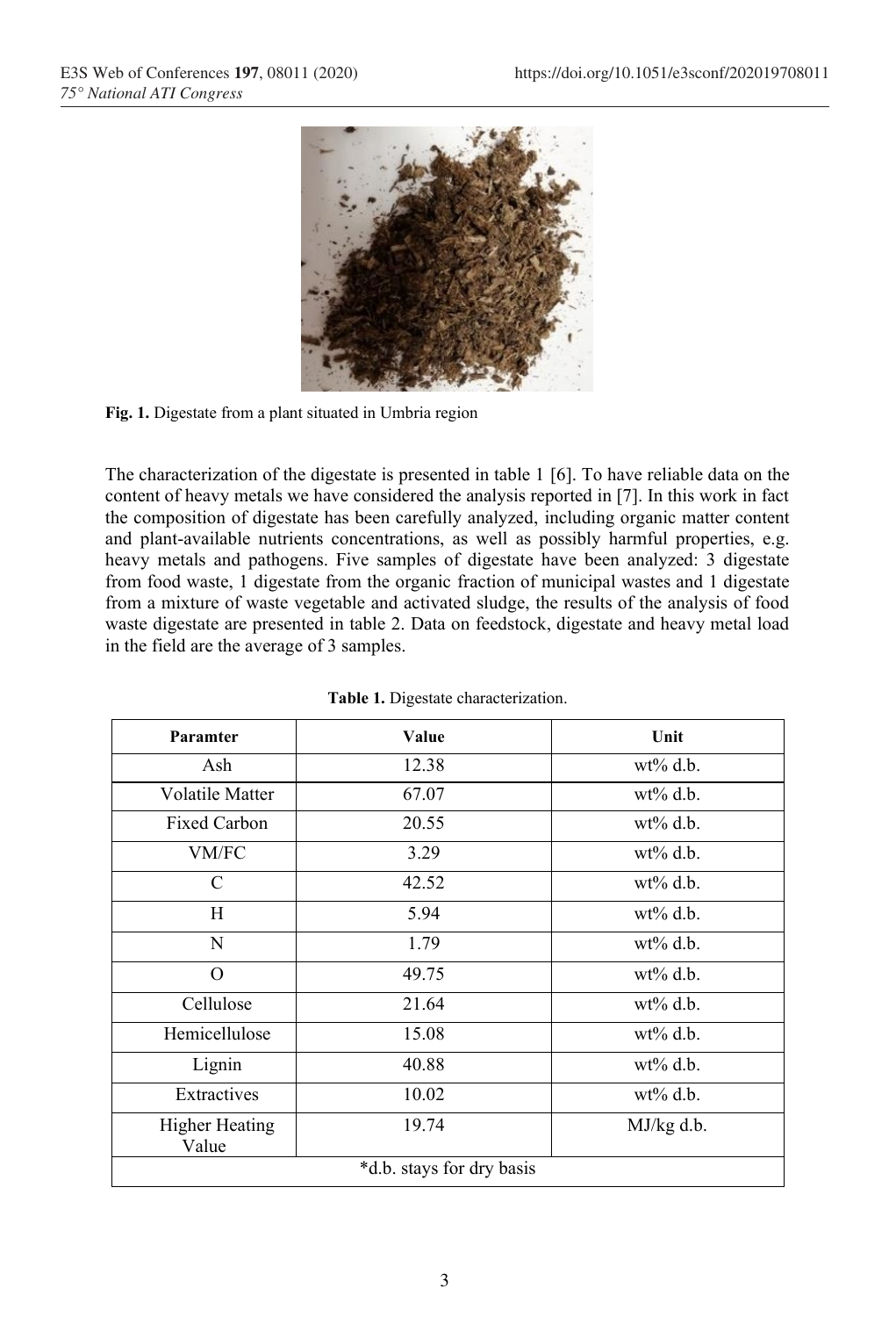| <b>Heavy</b><br><b>Metals</b>                                                         | Feedstock<br>(mg/kgTS) | <b>Digestate</b><br>(mg/kgTS) | <b>Regulatory limit -EU</b><br>proposal [8]<br>(mg/kgTS) | Heavy metal load in<br>the field* $(g/ha/year)$ |  |  |  |
|---------------------------------------------------------------------------------------|------------------------|-------------------------------|----------------------------------------------------------|-------------------------------------------------|--|--|--|
| Pb                                                                                    | 1.03                   | 4.43                          | 120                                                      | 5.5                                             |  |  |  |
| Ni                                                                                    | 0.7                    | 25.6                          | 50                                                       | 27.7                                            |  |  |  |
| Hg                                                                                    | 0.07                   | 0.13                          |                                                          | 0.2                                             |  |  |  |
| Cd                                                                                    | 0.06                   | 0.2                           | 1.5                                                      | 0.2                                             |  |  |  |
| As                                                                                    | 0.47                   | 0.7                           | NA.                                                      | 0.8                                             |  |  |  |
| Cu                                                                                    | 6.33                   | 23.23                         | 200                                                      | 29.4                                            |  |  |  |
| Cr                                                                                    | 2.07                   | 9.73                          | 100                                                      | 147.9                                           |  |  |  |
| Zn                                                                                    | 31.8                   | 128.53                        | 600                                                      | 13.0                                            |  |  |  |
| $*$ Digestate spreading calculated according to [7] based on TKN rate of 170 kgTKN/ha |                        |                               |                                                          |                                                 |  |  |  |

| Table 2. Heavy metals concentration in digestate and substrate [7] |  |  |
|--------------------------------------------------------------------|--|--|
|                                                                    |  |  |

\* Digestate spreading calculated according to [7] based on TKN rate of 170 kgTKN/ha.

Dealing with the concentration of heavy metals and polluting substances, according to the literature [9], there is no apparent difference between digestate and compost. So considering that the heavy metals don't undergo to changes during the composting or anaerobic digestion processes, it depends only on how much organic matter (or volatiles) are converted during the process and also the final humidity of the material, these two parameters give an idea of how much "diluted" will be the heavy metals, by the content of organic matter and water.

#### **2.2 Goal and Scope and LCI analysis**

Considering the high interest on waste food reduction derived from the Sustainable Development Goals (SDG) of the United Nations and in particular the SDG 12.3, in these late years the studies on food waste reduction have definitely increased, see [10,11] as examples. On the other hand, no study has analyzed the behavior of heavy metals.

For this reason, the goal of this work is to compare the environmental impact of two possible scenarios:

1. application of the digestate directly on the fields;

2. composting of the digestate and then application on the fields.

The boundaries of the LCA in both the considered scenarios are shown in figure 2. The study is based on ISO 14040 and ISO 14044. Given that the anaerobic digestion plant simulation has been already realized and discussed in other papers, see [12] and that the digestate complete characterization is provided in tables 1 and 2, the remaining part of the analysis is focused on:

- the composting process (see figure 2);
- the behavior of heavy metals in the soil and water;
- The behavior of  $N$  and  $P$  in the soil and water.

The storage of the digested is neglected and so the emissions which are generated in this phase.

The analysis is performed based on the following functional unit: treatment of food waste; and reference flow: 1 ton of treated food waste.

The composting process can be easily modelled referring to the process "Biowaste {CH}| treatment of biowaste, industrial composting| Cut-off, S", taken from the database Ecoinvent 3.4. The process has three main inputs: electricity, the compositing infrastructure and the diesel fuel; while as output the emissions released in the air are considered. Another interesting aspect to be taken into consideration is the change of organic and mineral matter during the compositing process. For what concerns the changes in organic matter, we see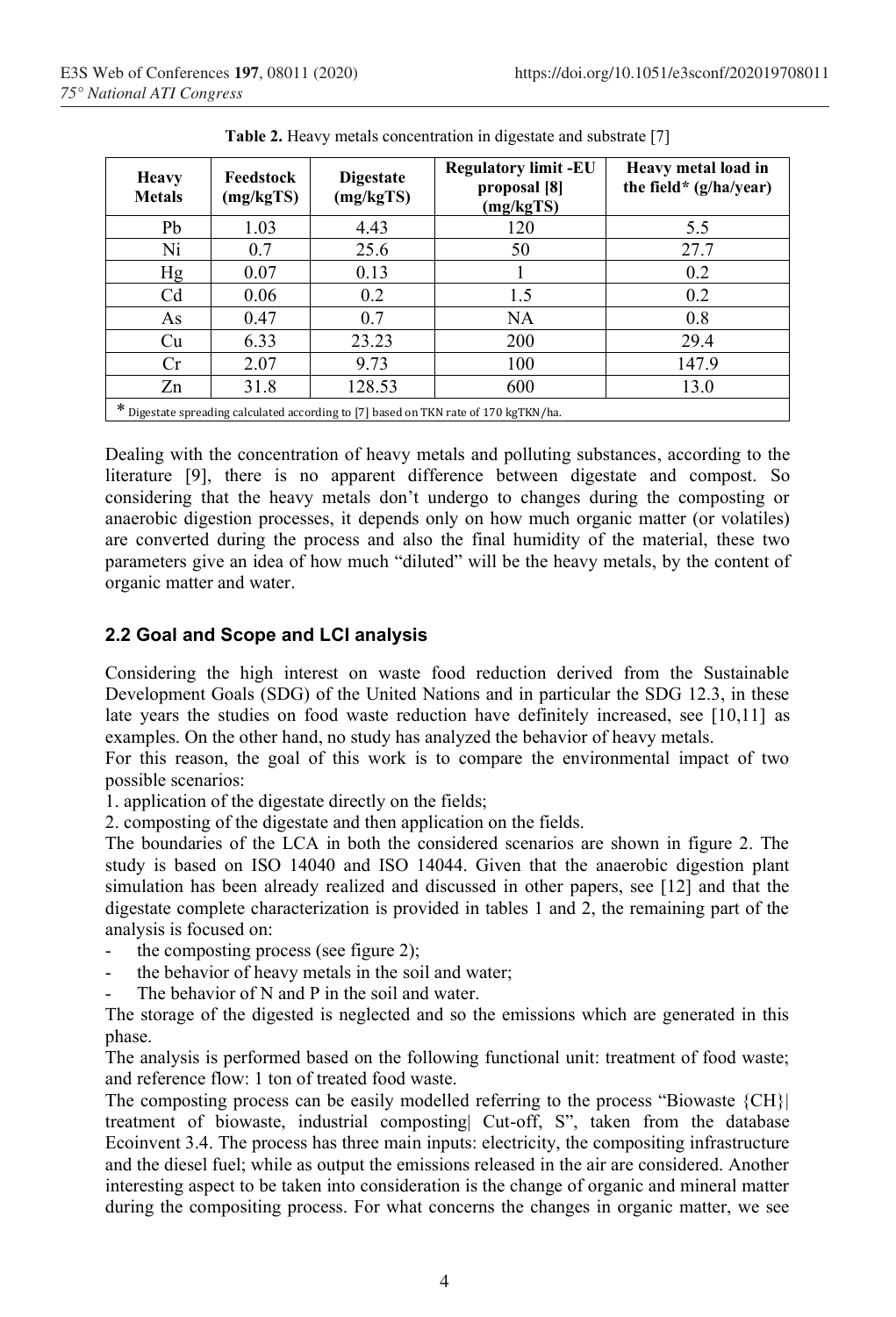that the composting process increases the polypeptide content, probably due to an increase in the microbial population and the composting yields a more stable and humified organic matter, which is richer in aromatic structures. In general composts show a lower labile organic matter fraction than the starting sludges, and consequently lower microbial activity [13]. Dealing with the nutrients behavior during composting, the only one which is influenced in an important way is nitrogen. In fact, the nitrogen which is present in the digestate tends to pass in form of ammonia in the gaseous phase, during the treatment [14]. The loss of nitrogen during the aerobic treatment or composting is estimated to be about 13.13%. Then it has also to be evaluated the difference between the emissions of  $CO<sub>2</sub>$  and N2O in air, due to the degradation of the digestate or the compost, once they are applied in the soil. Dealing with the  $CO<sub>2</sub>$  emissions, these are biogenic and are equal to 86-96% of the total carbon content. On the other hand  $N_2O-N$  emissions are equal to 1.3-1.7% of the total applied nitrogen [15].



**SCENARIO 1** 

**Fig. 2.** LCA system boundaries for the two scenarios considered

Dealing with the behavior of nutrients (in particular  $N$  and  $P$ ) in the soil, this can also be modelled referring to the Product Category Rule (PCR) "Arable crops" version 2.0, taken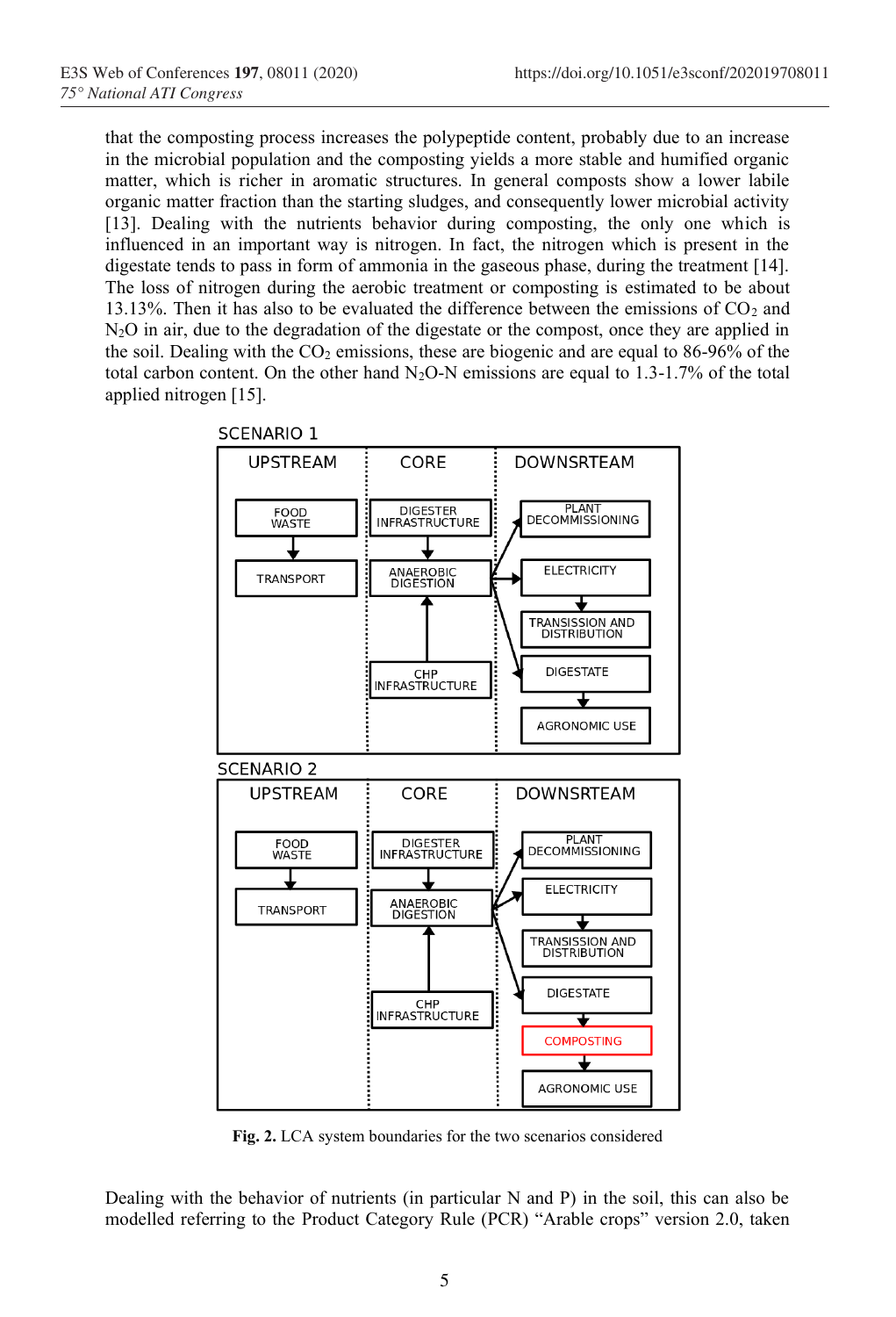from the Environdec system [16]. In this we find that the emissions in air and water of the nutrients can be calculated according to the methods reported in Table 3.

|          | <b>Emission</b>             | <b>Source</b> |
|----------|-----------------------------|---------------|
| Emission | Ammonia                     |               |
| in air   | $N_2O$ , NO-direct emission | 18            |
|          | $N_2O$ -indirect emission   | [19]          |
| Emission | <b>Nitrates</b>             | -19           |
| in Water | Phosphorus                  | 20            |

The conversion coefficient indicated in the Chapter 11 of the Intergovernmental Panel on Climate Change (IPCC) Guidelines for National Greenhouse Gas Inventories [21] to pass from  $N_2O-N$  to  $N_2O$  is equal to 44/28, so the conversion equation results to be:

$$
N_2O = N_2O - N^*44/28
$$
 (1)

Having an emission coefficient for nitrogen oxides  $(1.3-1.7 \text{ wt\%})$ , which is proportional to the quantity of nitrogen contained in the compost and digestate, this means that we can assume that the emissions are only proportional to the nitrogen content of the digestate and of the compost. The compost during the process will lose part of the nitrogen content, as above reported. Dealing with the analysis of the heavy metals behavior and their partitioning, once that the digestate or compost are applied to the soil, we can assume to use the equations reported in the SALCA (Swiss Agricultural Life Cycle Assessment) [22]. In particular we employed the method SALCA Heavy Metals, a method for recording heavymetal flows, taking account of the following elements: Cd, Co, Zn, Pb, Ni, Cr and Hg. Emissions into agricultural soil, into surface waters and into groundwater are determined taking into account the heavy-metal input from seeds, fertilizers, plant-protection products and feedstuffs, as well as the deposition. An allocation factor is used to distinguish between diffuse inputs and those caused by agriculture. The method makes use of generic coefficients which are valid for Switzerland, but can be translated also to the Italian situation. For what concerns the leaching into groundwaters or superficial waters, it can be reasonably assumed that ground waters are not interested by the leaching, while the surface waters will. The equation to calculate superficial waters runoff is the following:

$$
L_m_i = L_a_i * A_i
$$
 (2)

Where L m i is the mass of leached metal, L a i is the average leaching rate (see Table 4) and A i is the allocation factor. The Allocation finds its reason because part of the heavy metals, which are located in the soil are coming also from the atmospheric deposition. This contribution should be subtracted to the total, so that only the heavy metals added with the digestate and compost is taken into account. The allocation factor contains in the denominator the sum of the quantity apported by the digestate/compost and the quantity derived from atmospheric deposition.

$$
A_i = m_a g r/(m_a g r + m_d e p)
$$
 (3)

Where A i is the allocation factor of heavy metal i, m agr is the mass of heavy metal applied in the soil (which is reported in table 2, the last column) and  $m$  dep is the mass of heavy metal deposited from the atmosphere, which is reported in table 5.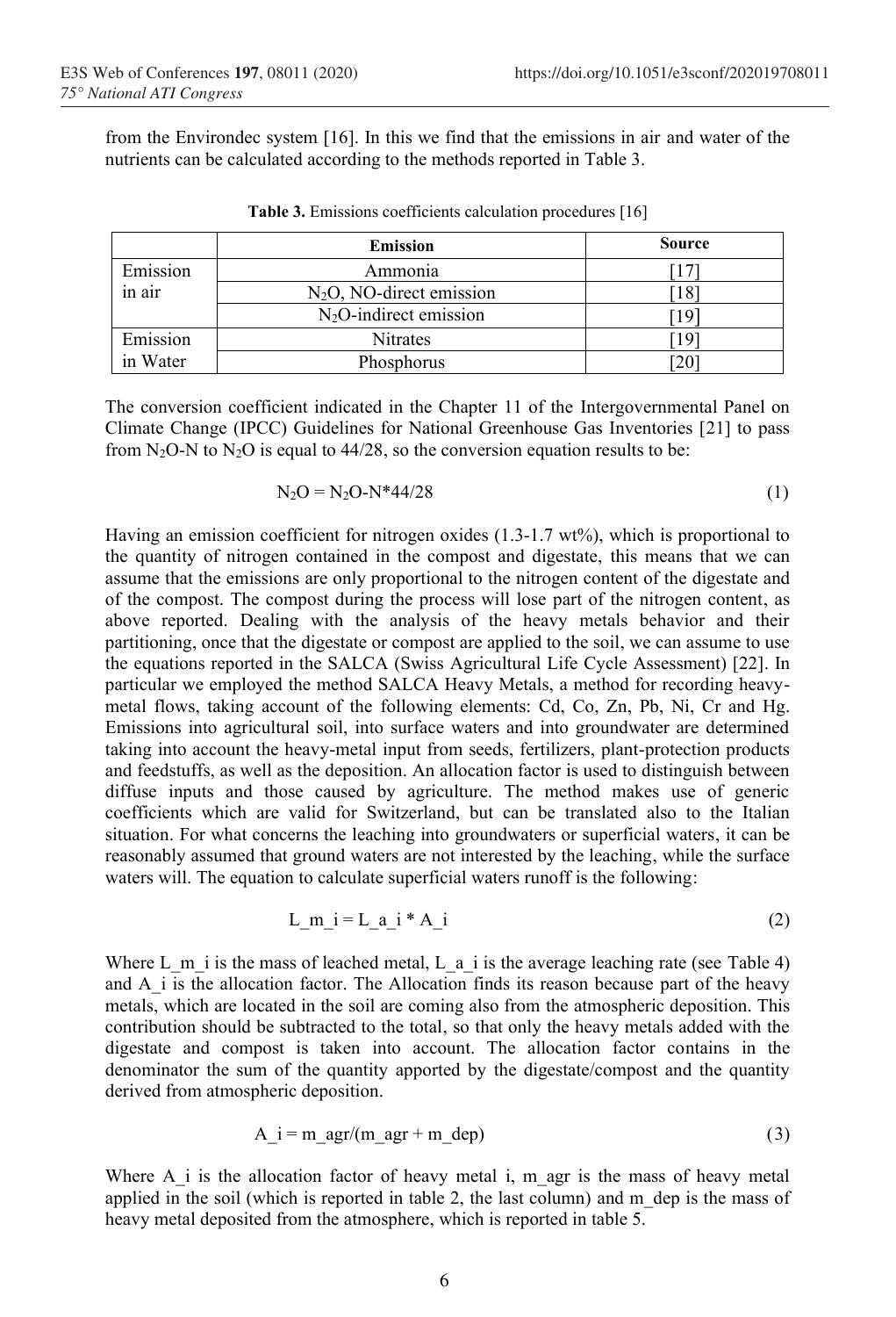|                  | C <sub>d</sub> | Cu   | Zn    | Pb  | Ni   | $\mathbf{C}$ r | Hg  |
|------------------|----------------|------|-------|-----|------|----------------|-----|
| L_a_i<br>(mg/ha) | 50             | 3600 | 33000 | 600 | n.a. | 21200          | 1.3 |

**Table 4.** Leaching rate of heavy metals [23]

**Table 5.** Emissions coefficients

|                                      | Cd  | Cu  | Zn   | Pb   | Ni    | Сr   | Hg   |
|--------------------------------------|-----|-----|------|------|-------|------|------|
| m_dep<br>$(g/(\overline{ha}^*)ear))$ | 0.7 | 2.4 | 90.4 | 18.7 | 5.475 | 3.65 | 0.05 |

The erosion process is modelled, using the following equation:

$$
M_{er_i} = HM_{ci} * B * a * f_{Erosion} * A_i
$$
 (4)

Where M er i is the mass of heavy metal, which is interested by erosion ( $g/ha*year$ ), HM ci  $(mg/kg)$  is the concentration of heavy metal i in the field, B is the annual erosion rate reported in [26] and equal to 4 t/ha\*year, a is another constant factor which is influenced by the quality of the soil and it is assumed equal to 1.86, Ai is the allocation factor, f<sub>Erosion</sub> is a constant coefficient that estimate how much of the eroded heavy metal will reach the water (it is estimated to be 0.2). The HM ci is a constant which is different for different soils and it is reported in table 6.

**Table 6.** Concentration of heavy metals in the soil [22]

|                                                             | Cd    | Cu              | $\overline{ }$<br>Zn | Pb   | Ni   | ۰.<br>u | Hg             |
|-------------------------------------------------------------|-------|-----------------|----------------------|------|------|---------|----------------|
| $\overline{\phantom{a}}$<br>HМ<br>C <sub>1</sub><br>(mg/kg) | 0.307 | 39 $2$<br>ے ۔ ر | 70.1                 | 24.9 | 24.8 | 27.0    | 0.077<br>V.V / |

Once the leaching and the erosion phenomena have been calculated they are summed and considered as emissions to water. The remaining quantity obtained subtracting the emissions to water from the total, is considered as soil emissions. The metals shown in table 2 are 8, while those shown in tables 3,4,5 are 7. The As is not comprised in the tables so it is assumed it behaves like Cr. Concerning the LCIA method used in this analysis:

- the project was implemented in the software OpenLCA version 1.10.2. This is an open source software for performing LCA analysis. It is developed by Green Delta GmbH. The user needs to buy obviously LCA databases, which are not free (eg. Ecoinvent, Agrifootprint and others);
- the impact evaluation method used was the CML baseline method, which is named after the Institute which developed it, the Institute of Environmental Sciences of the Leiden University. This is one of the oldest and most used impact assessment method, in which we find midpoint impact categories but not endpoint impact categories [11].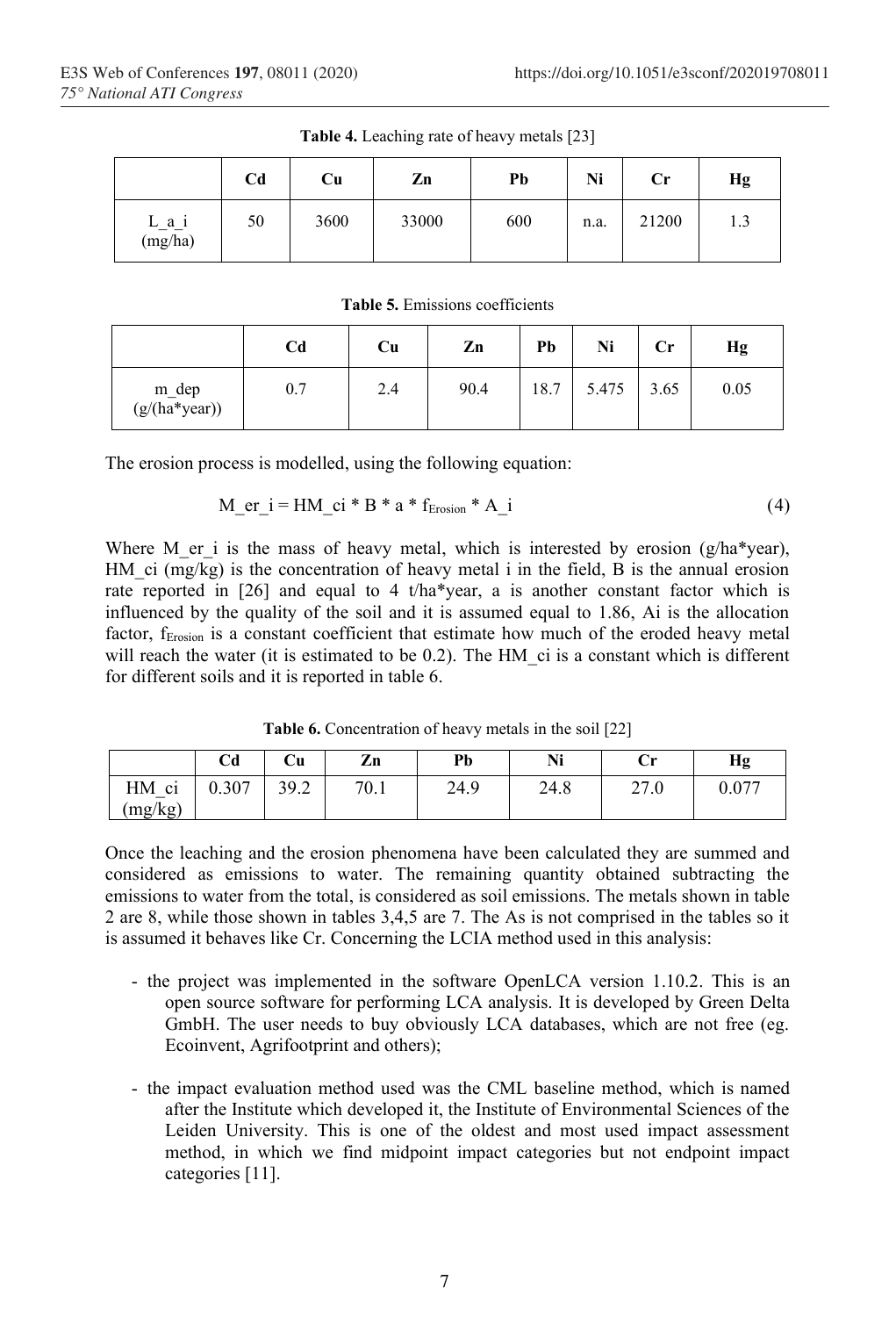## **3 Results**

The chord diagram simulating heavy metals partitioning in the two phases of the environment (soil and water) is shown in figure 3 and has been realized with the open source software Circos [27].

Chord diagrams are very useful to study interconnected areas in an LCA or to perform and visualize the so-called NEXUSES (eg. energy-water; food-energy and food-water nexuses). Here the diagram is used to clearly display the interactions between two spheres of the environment: water and soil. We can see from the graph for example that copper is highly leachable and passes to water very easily. The same is for the great part of nickel, released into the soil both by air deposition and by the agronomic inputs. The partitioning between soil and water is expressed as percentage of the total input, which is derived from the sum of the air deposition and the agronomic inputs.

The final impact of the application of the digestate and of the compost in the soil is proposed in table 7. From here we can see that the composting process of the digestate, when following the anaerobic digestion does not correspond to environmental advantages, in fact the impact on the ecosystem, which is mainly due to the effect of heavy metals remains almost the same, while the impact on the Climate Change category is greatly increased, due to the use of electricity and heat during the composting process. The emissions from the compositing process are not balanced by the benefits obtained when the compost is applied in the soil. In fact, we have only a small reduction of the production of nitrous oxides and ammonia.



**Fig. 3.** Chord diagram about the partitioning of heavy metals in water and soil.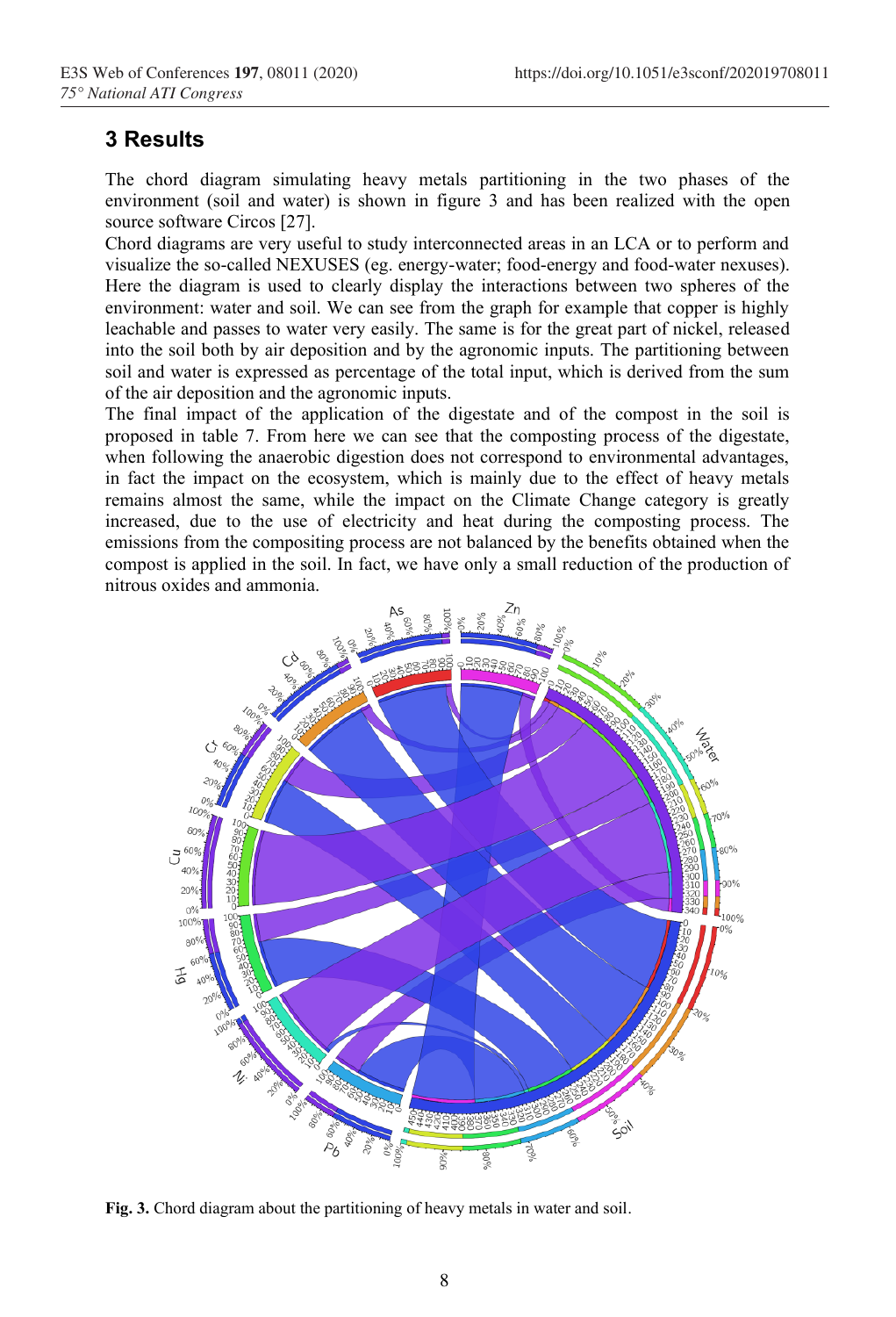| <b>Impact category</b>     | <b>Digestate</b> | Compost      | Unit                |
|----------------------------|------------------|--------------|---------------------|
| Freshwater aquatic         |                  |              | kg <sub>1,4</sub>   |
| ecotoxicity                | $6.47E + 01$     | $7.03E + 01$ | dichlorobenzene eq. |
|                            |                  |              | kg <sub>1,4</sub>   |
| Marine aquatic ecotoxicity | $5.80E + 04$     | $7.26E + 04$ | dichlorobenzene eq. |
| Ozone layer depletion      | 4.31E-06         | 7.69E-06     | $kg$ CFC-11 eq.     |
|                            |                  |              | $kg$ 1,4-           |
| Human toxicity             | $4.05E + 02$     | $4.14E + 02$ | dichlorobenzene eq. |
| Photochemical oxidation    | 4.44E-02         | 5.42E-02     | kg ethylene eq.     |
| Eutrophication             | 8.83E-01         | $1.11E + 00$ | kg PO4--- eq.       |
| Acidification potential    | $2.14E + 00$     | $3.17E + 00$ | kg SO2 eq.          |
| Climate change - GWP100    | $7.22E + 01$     | $3.36E + 02$ | $kg CO2$ eq.        |
|                            |                  |              | $kg$ 1,4-           |
| Terrestrial ecotoxicity    | $2.16E+02$       | $2.16E+02$   | dichlorobenzene eq. |
| Depletion of abiotic       |                  |              |                     |
| resources                  | $4.04E + 02$     | $6.50E + 02$ | MJ                  |
| Depletion of abiotic       |                  |              |                     |
| resources                  | 2.00E-04         | 2.50E-04     | kg antimony eq.     |
| Freshwater aquatic         |                  |              | $kg$ 1,4-           |
| ecotoxicity                | $6.47E + 01$     | $7.03E + 01$ | dichlorobenzene eq. |

**Table 7**. Final Results of the LCA analysis.

In figure 4 it is presented the contribution of each process of the life cycle to the impact on the categories involving the Ecotoxicity and Human Toxicity: Freshwater Ecotoxicity, Marine Ecotoxicity, Human Toxicity and Terrestrial Ecotoxicity.



**Fig. 4.** Contribution of the single life cycle phases to the total impact in the categories dealing with Ecotoxicity and Human Toxicity – SCENARIO 1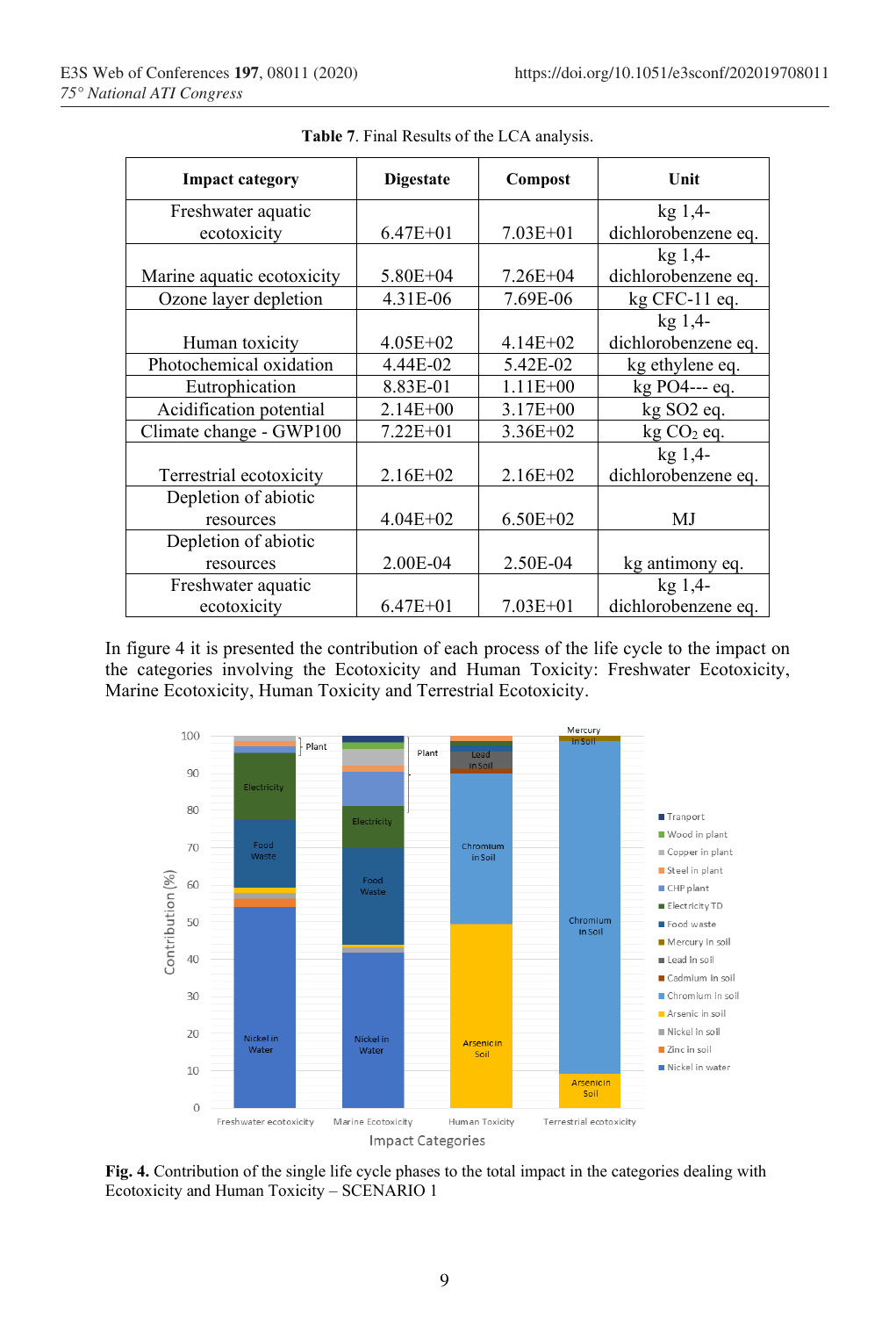We can see from figure 4 that nickel in water contributes for more than 50% to the impact category on Freshwater Ecotoxicity and for more than 40% to the impact category on Marine Ecotoxicity. Arsenic in the soil contributes to about 50% of the impact on Human Toxicity and 10% of the impact on Terrestrial Ecotoxicity. Chromium in the soil contributes to about 40% of the total impact on Human Toxicity and more than 90% of the impact on Terrestrial Ecotoxicity. The emissions of zinc in soil and nickel in the soil have reduced contributions to all the impacts on toxicity. The process "Food Waste" indicates the impact of the logistic chains which are necessary to supply the food waste to the anaerobic digestion plant and to treat it, separating it from packaging and other materials which will be discarded. The process of food waste collection and pretreatment contributes to more than 15% of the impact on Freshwater Toxicity and more than 25% of the impact on Marine Toxicity. The electricity process is used mainly for the pretreatment of the food waste and also to cover the auto-consumption of the biogas plant. Electricity production contributes to more than 10% of the impact in the category Freshwater Ecotoxicity and to 10% of the impact in Marine Toxicity. The materials of which the biogas plant is made (mainly concrete, steel, wood, plastics) contribute for less than 5% to the category Freshwater Ecotoxicity and about 20% of the impact in Marine Toxicity.

In figure 5 the remaining impact categories are presented, in these categories we see that other processes are involved. This means that heavy metals, obviously, contribute only to the impact on ecosystem and human toxicity.

We see from figure 5 that the logistics and pretreatment of food waste contributes to more than 50% of the impact in the categories: Ozone Depletion, Photochemical Oxidation, Climate Change and Fossil Resources.



**Fig. 5.** Contribution of the single life cycle phases to the total impacts in the categories: ozone depletion, photochemical oxidation, eutrophication, acidification, climate change, fossil resources and materials consumption – SCENARIO 1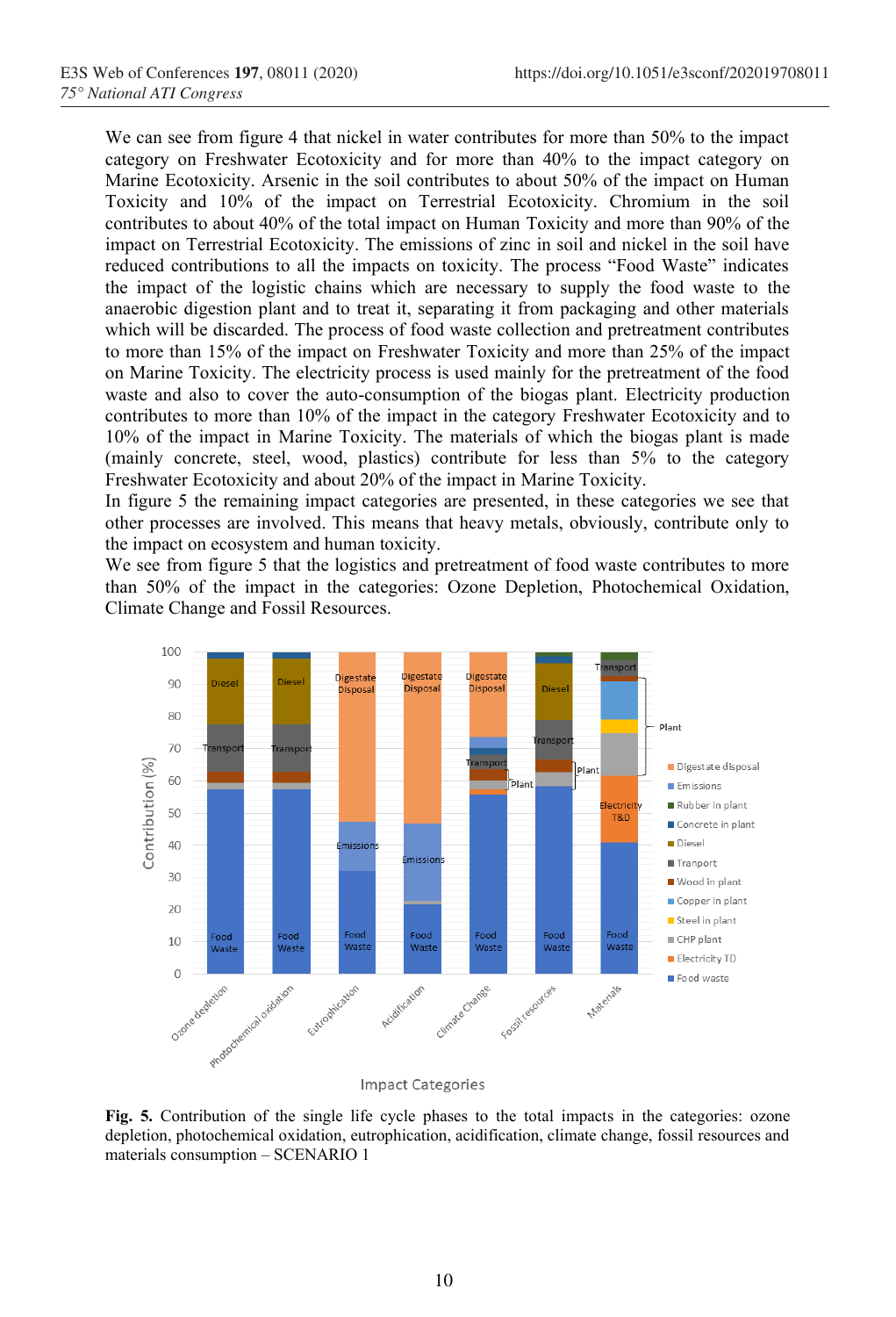In the category materials the contribution of the process food waste is higher than 40%. The process transport represents the transport of the other auxiliary materials used in the life cycle of food waste treatment. This accounts for about 10% of the impact in the categories: Ozone Depletion, Photochemical Oxidation and Fossil Resources. The diesel production process accounts also for more than 10% of the impact in the same categories. The digestate disposal process mainly represents the use of the digestate as fertilizer in the soil. This produces emissions in the air due to nitrogen degradation and also leaching of nitrates and phosphates, which contribute to Acidification and Eutrophication. For this reason, the process digestate disposal contributes for more than 50% to the impact categories Acidification and Eutrophication. Dealing with the impact category Climate Change, the digestate disposal process contributes for more than 20% of its impact, due to the emissions from the soil of nitrogen oxides.

Given that the second scenario has more or less the same impact on the toxicity categories we propose in figure 6 a comparison between the contribution of the processes in the category where the difference between the two considered scenarios is bigger, that is: Climate Change.



**Fig. 6.** Comparison between the process contributions to the impact category Climate Change between the SCENARIO 1 and SCENARIO 2

As it can be seen from figure 6 in the scenario 2 more than 80% of the impact on Climate Change is produced by the composting process which anaerobically stabilizes the digestate, but consumes also electricity and emits CO2. The release of GHG emissions can be reduced by applying the digestate directly into the soil.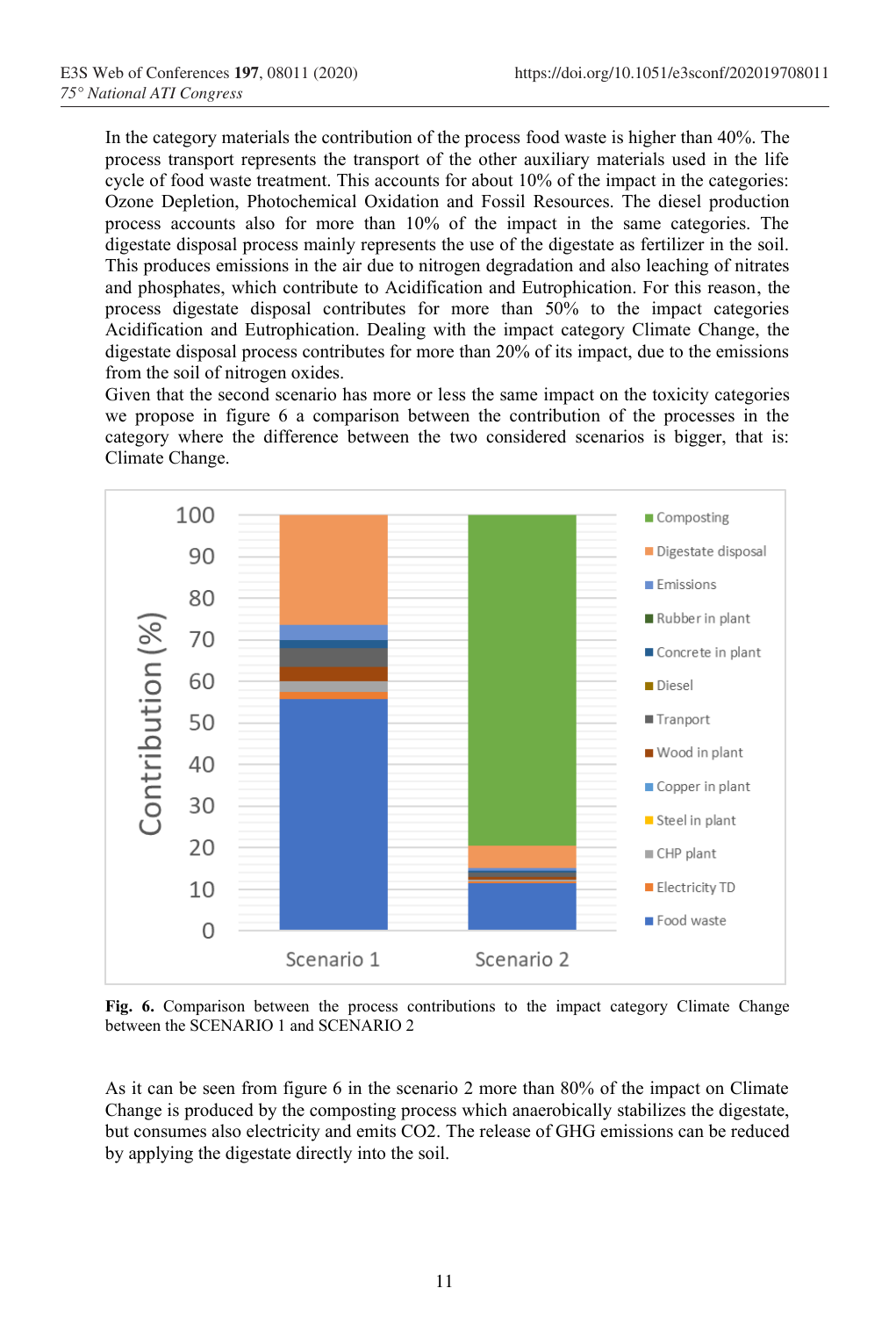# **4 Discussion**

If we compare the results of this study with those shown in [11] we can see that the impact on Climate Change is not so different. In this study it is calculated to be equal to 72.2  $kgCO<sub>2</sub>/t$  of food waste, while in [11] is estimated to be about 96.97 kgCO<sub>2</sub>/t of food waste. The big differences between the two studies are the following:

- in [11] the impact of food waste collection and transport are not considered;

- in [11] the digestate of the anaerobic digestion plant is not used for agronomic purposes, so as a fertilizer, but it is centrifuged and the solid part is used in an incineration plant and so disposed of; while the liquid part is disposed with a wastewater treatment and deodorization.

This means that the scenario 1 in our case has lower impact on Climate Change but high impact on human and environmental toxicity; due to the effect of heavy metals. This effect is not reduced by the composting process which has even a higher impact on Climate Change category.

The results of the study are also confirmed by the study of Mondello et al. 2017 [28], which report very similar values for acidification, eutrophication and climate change. In the study of Mondello et al. [28] four scenarios are compared: landfill, incineration, composting, biogas and insects production with the food waste, to obtain proteins. Of all the compared scenarios biogas confirms to be the more convenient at least in the Climate change category.

So our study indicates that if the legal thresholds for the concentration of heavy metals in the digestate are always met, the agronomic use is feasible by a legal point of view and it is also economic and environmentally sustainable. Maybe some leaching experiments can be conducted to study how much heavy metals can be recovered from this substrate (both liquid and solid phases obtained after phase separation).

Another option can be the use of digestate (at least the solid part separated from the liquid with a press) in the pyrolysis process. By coupling anaerobic digestion and pyrolysis we can obtain many advantages, like: the production of a more stable soil amendment like biochar and also the production of energy vectors like the oils and the pyrolysis gas. In this sense the University of Perugia (in particular the Biomass Research Center) has already participated to a BRISK2 project on catalytic pyrolysis of digestate using mainly Y zeolites and iron to produce upgraded pyrolysis liquids. So this represents a future development for the research.

# **5 Conclusions**

Starting from the necessity to reduce the production of food waste, the study has taken into consideration two different scenarios, to perform the anaerobic digestion of food waste and then use directly the digestate produced as soil amendment for agronomic purposes, or to use the digestate after a further step of aerobic treatment (compositing). The first scenario has similar performance on the impact on the toxicity on environment and human toxicity. This is due to the fact that the heavy metals concentrations, calculated through the SALCA (Swiss Agricultural Life Cycle Assessment), are not affected by the two processes. A significant difference between the two analysed scenarios is detected instead in the impact category of Climate Change, in fact the composting process has a high contribution to GHG emissions. Particular attention has been directed to the partitioning of heavy metals in water and soil. The final concentration of heavy metals contained in the digestate of food waste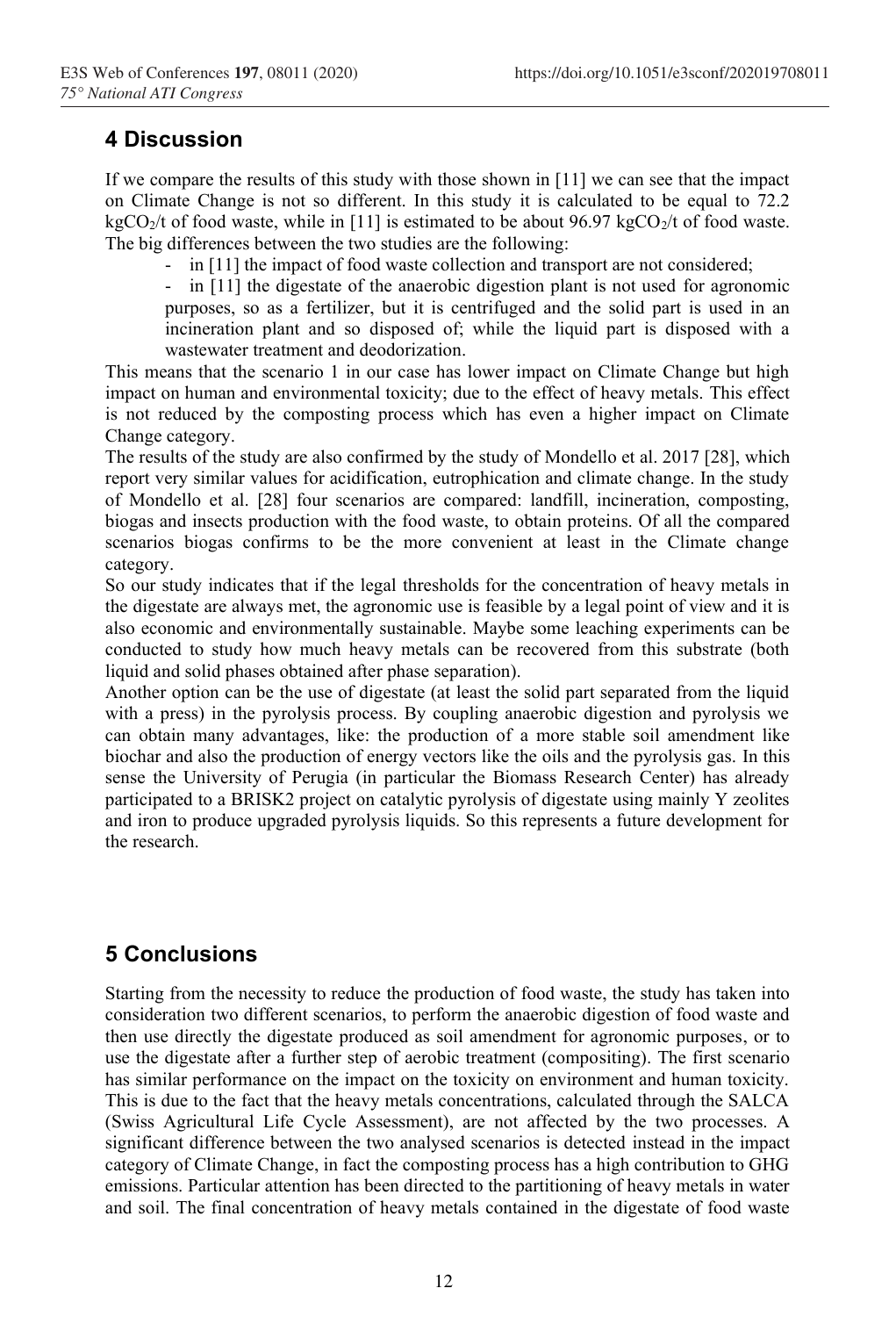(composted and not composted) is far below the legal limits, nevertheless it has an undeniable impact. Nickel when emitted in the water contributes for more than 50% to the impact category on Freshwater Ecotoxicity and for more than 40% to the impact category on Marine Ecotoxicity. Arsenic when emitted in the soil contributes to about 50% of the impact on Human Toxicity and 10% of the impact on Terrestrial Ecotoxicity. Chromium in the soil contributes to about 40% of the total impact on Human toxicity and more than 90% of the impact on terrestrial ecotoxicity. The emissions of zinc in soil and nickel in the soil have reduced contributions to all the impacts on toxicity. To reduce this problem a possible solution can be represented by a thermochemical treatment through pyrolysis. The thermochemical processes could be the optimal way to treat the digestate, instead of composting it. Through a thermochemical treatment at temperatures which are higher than 400°C mercury would be eliminated in the flue gases and the other heavy metals could be more stabilized and retained in the solid char. In the case of thermochemical processes the final product which will be obtained from waste food digestate would be a biochar. This can be leached with special techniques to separate the contained heavy metals; obtaining a completely clean sub product and recycling also in this way the heavy metals. These techniques have been already experimented for the charcoal obtained from sewage sludge, for example, see [29].

# **Acknowledgments**

i-REXFO LIFE (LIFE16ENV/IT/000547) is a project funded by the EU under the LIFE 2016 program.

## **References**

- 1. European Biogas Association (EBA), Statistical Report 2017, February 2018, available at: https://european-biogas.eu; L. Maggioni, C. Pieroni, M. Pezzaglia, "The Biogas and Biomethane Market in Italy", Gas for Energy, No.2, 2018.
- 2. JRC, "End-of-waste criteria for biodegradable waste subjected to biological treatment (compost & digestate): Technical proposals", 2014, https://ec.europa.eu/jrc/en/publication/eur-scientific-and-technical-researchreports/end-waste-criteria-biodegradable-waste-subjected-biological-treatmentcompost-digestate
- 3. "Digestate and compost as organic fertilisers –Risk assessment and risk management options" (reference FC/2015/0010 -SR3 under Framework Contract ENV.A.3/FRA/2015/0010), prepared by Wood with partners Peter Fisk Associates and Ramboll for the European Commission, DG Environment.<br>DECRETO 25 febbraio
- 4. DECRETO 25 febbraio 2016, <https://www.gazzettaufficiale.it/eli/id/2016/04/11/16A02786/sg>
- 5. EU Regulation of 2019/1009, [https://eur-lex.europa.eu/legal](https://eur-lex.europa.eu/legal-content/IT/TXT/?uri=CELEX%3A32019R1009)[content/IT/TXT/?uri=CELEX%3A32019R1009](https://eur-lex.europa.eu/legal-content/IT/TXT/?uri=CELEX%3A32019R1009)
- 6. P. Bartocci, R. Tschentscher, R. E. Stensrød, M. Barbanera, F. Fantozzi, Molecules, 24 (9), 1657 (2019).
- 7. E. Tampio, T. Salo, J. Rintala, Journal of Environmental Management, 169, 293-302, (2016).
- 8. Saveyn, H., Eder, P., 2014. End-of-waste Criteria for Biodegradable Waste Subjected to Biological Treatment (Compost & Digestate): Technical Proposals. JRC Scientific and Policy Reports. European Commission, Joint Research Centre, Institute for Prospective Technological Studies. EUR 26425 EN.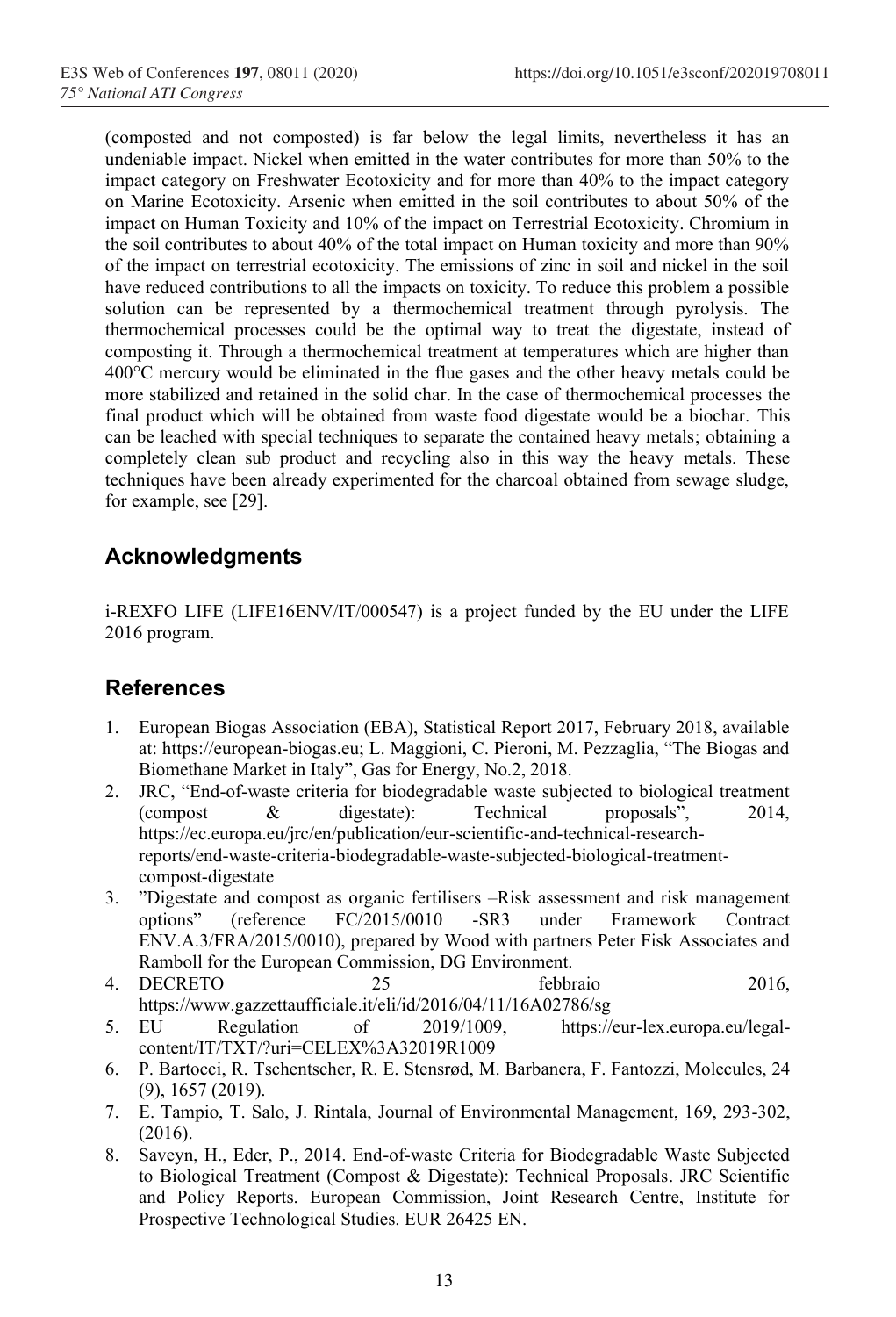- 9. T. Kupper, D. Bürge, H. J. Bachmann, S. Güsewell, J. Mayer, Waste Management, 34, 5, 867-874 (2014).
- 10. T. Rehl, J. Müller, Life cycle assessment of biogas digestate processing technologies, Resources, Conservation and Recycling, Volume 56, Issue 1, 2011, Pages 92-104,
- 11. Yiying Jin, Ting Chen, Xin Chen, Zhixin Yu, Life-cycle assessment of energy consumption and environmental impact of an integrated food waste-based biogas plant, Applied Energy, Volume 151, 2015, Pages 227-236.
- 12. Bartocci, P., Zampilli, M., Liberti, F., Pistolesi, V., Massoli, S., Bidini, G., Fantozzi, F., LCA analysis of food waste co-digestion, (2020) Science of the Total Environment, 709, art. no. 136187
- 13. T. Hernández, G. Masciandaro, J.I. Moreno, C. García, Changes in organic matter composition during composting of two digested sewage sludges, Waste Management, Volume 26, Issue 12, 2006, Pages 1370-1376,
- 14. Yang, X.; Liu, E.; Zhu, X.; Wang, H.; Liu, H.; Liu, X.; Dong, W. Impact of Composting Methods on Nitrogen Retention and Losses during Dairy Manure Composting. Int. J. Environ. Res. Public Health 2019, 16, 3324.
- 15. Møller, J., Boldrin, A., & Christensen, T. H. (2009). Anaerobic digestion and digestate use: accounting of greenhouse gases and global warming contribution. *Waste Management & Research*, *27*(8), 813–824[. https://doi.org/10.1177/0734242X09344876](https://doi.org/10.1177/0734242X09344876)
- 16. Arable Crops, PCR,<https://www.environdec.com/PCR/Detail/?Pcr=8804>
- 17. EMEP/EEA air pollutant emission inventory guidebook 2013
- 18. Bouwman, A. F., L. J. M. Boumans, and N. H. Batjes, 2002, Modeling global annual N2O and NO emissions from fertilized field
- 19. IPCC, 2006. Guidelines for National Greenhouse Gas Inventories
- 20. Prahsun V., 2006. Erfassung der PO4-Austrage fur die Okobilanzierung SALCA Phosphor. Agroscope Reckenholz –Tanikon ART, 20p
- 21. IPCC 2006 Guidelines for National Greenhouse Gas Inventories, Chapter 11, [https://www.ipcc-](https://www.ipcc-nggip.iges.or.jp/public/2006gl/pdf/4_Volume4/V4_11_Ch11_N2O&CO2.pdf)

[nggip.iges.or.jp/public/2006gl/pdf/4\\_Volume4/V4\\_11\\_Ch11\\_N2O&CO2.pdf](https://www.ipcc-nggip.iges.or.jp/public/2006gl/pdf/4_Volume4/V4_11_Ch11_N2O&CO2.pdf)<br>22. The SALCA Life Cycle Assessment

- Assessment Method, [https://www.agroscope.admin.ch/agroscope/en/home/topics/environment](https://www.agroscope.admin.ch/agroscope/en/home/topics/environment-resources/life-cycle-assessment/life-cycle-assessment-methods/life-cycle-assessment-method-salca.html#2097967709)[resources/life-cycle-assessment/life-cycle-assessment-methods/life-cycle-assessment](https://www.agroscope.admin.ch/agroscope/en/home/topics/environment-resources/life-cycle-assessment/life-cycle-assessment-methods/life-cycle-assessment-method-salca.html#2097967709)[method-salca.html#2097967709](https://www.agroscope.admin.ch/agroscope/en/home/topics/environment-resources/life-cycle-assessment/life-cycle-assessment-methods/life-cycle-assessment-method-salca.html#2097967709)
- 23. Wolfensberger U. und Dinkel F., 1997. Beurteilung Nachwachsender Rohstoffe in der Schweiz in den Jahren 1993 – 1996: Vergleichende Betrachtung von Produkten aus ausgewählten NWR und entsprechenden konventionellen Produktion bezüg-lich Umweltwirkungen und Wirtschaftlichkeit. Bern: Bundesamt für Landwirt-schaft BLW.
- 24. Keller A., Rossier N. und Desaules A., 2005. Schwermetallbilanzen von Landwirtschaftpar-zellen der Nationalen Bodenbeobachtung. NABO-Nationales Bodenbeobach-tungsnetz der Schweiz. Schriftenreihe der FAL Nr. 54. Zürich-Reckenholz: Agroscope FAL Reckenholz.
- 25. Thöni L. und Seitler E., 2004. Deposition von Luftschadstoffen in der Schweiz. Moosanaly-sen 1990-2000. Umwelt-Materialien Nr. 180. Bern: Bundesamt für Umwelt, Wald und Landschaft BUWAL.
- 26. Oberholzer H.-R., Weisskopf P., Gaillard G., Weiss F. und Freiermuth R., 2006. Methode zur Beurteilung der Wirkungen landwirtschaftlicher Bewirtschaftung auf die Bo-denqualität in Ökobilanzen – SALCA-SQ. Zürich-Reckenholz: Agroscope FAL Reckenholz. Verfügbar im Internet: http://www.reckenholz.ch/doc/de/forsch/ control/bilanz/publ9905.pdf.
- 27. CIRCOS software[, http://mkweb.bcgsc.ca/tableviewer/visualize/](http://mkweb.bcgsc.ca/tableviewer/visualize/)